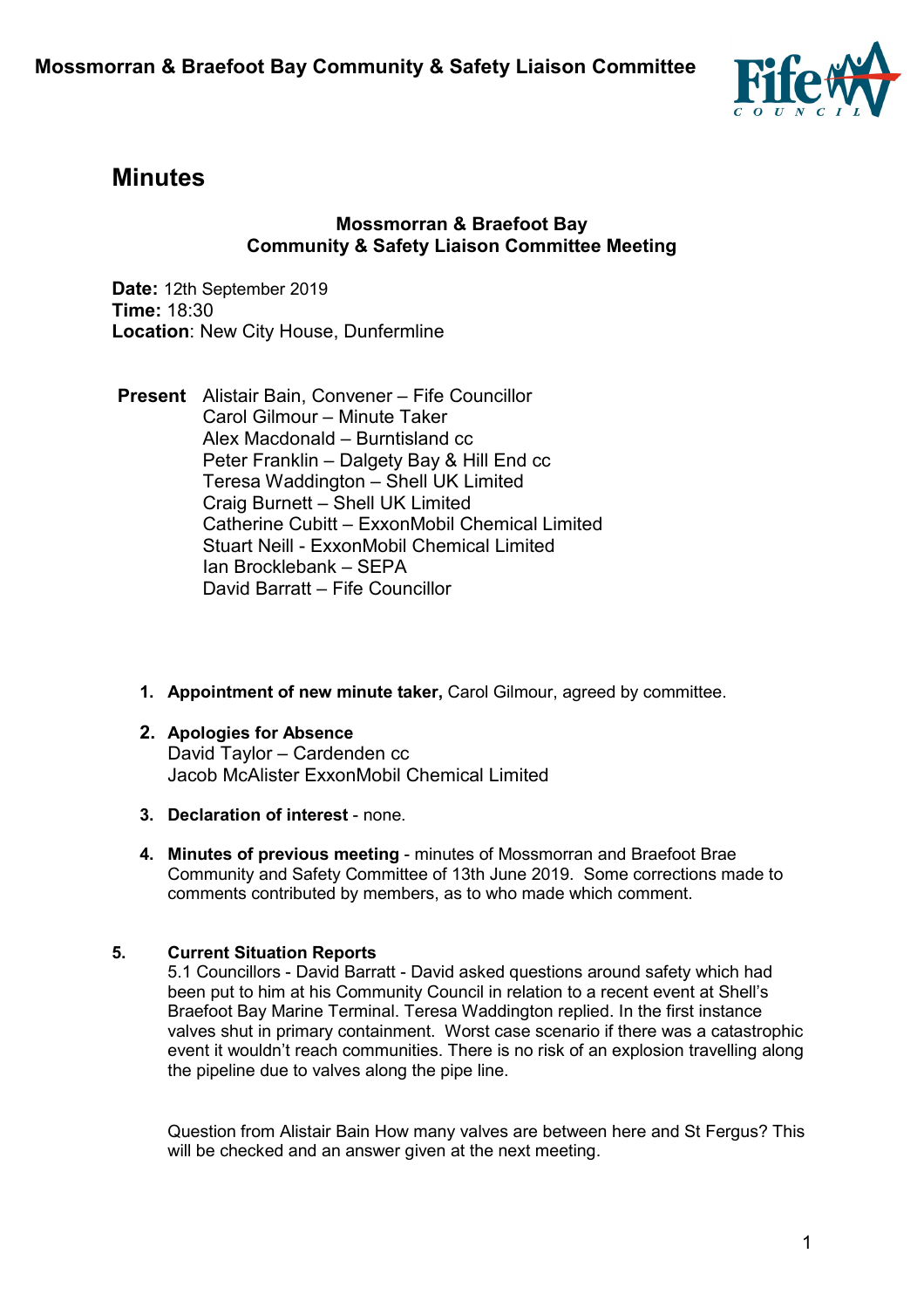## **Mossmorran & Braefoot Bay Community & Safety Liaison Committee**



Security levels are consistent with sites of strategic importance in the UK. Alistair Bain - We now have constitutions for both the Mossmorran and Braefoot Bay Community Safety Committee and The Independent Air Quality Monitoring Review Group Committee online at Fife Direct.

At the last Fife Full Council meeting decommissioning was discussed as part of the life cycle of the plant as opposed to the closure of the plant.

5.2 Shell UK Ltd - provided a written report attached. Adjusting system to restrict volumes coming in from St Fergus to reduce flaring.

Permit variation with SEPA.

David asked if there is a difference in air quality between elevated versus ground flaring. Elevated flares are higher so dispersion is more efficient, dispersion isn't as efficient with ground flaring. SEPA advised that prior to use air quality modelling will be required to show that air quality standards will be met during use of any new ground flares. Information will be put out regarding this. SEPA monitoring during the current ground flaring is showing that air quality at levels that are not a concern as they are not breaching air quality standards. Are there less complaints re asthma etc during ground flaring. SEPA advised that texts/comments from the public re: Health concerns are shared with NHS Fife in a way to ensure that no personal data is shared. Data collected so far shows that air quality isn't adversely affected, there aren't any levels which cause concern. Texts/comments from the public re health concerns are shared with NHS Fife for monitoring.

273 people working onsite. 30 members of Shell liaison for site visit on communicating with communities. Attended the Environment and Protective Services Committee of Fife council 5<sup>th</sup> September

Turnaround activities didn't result in flaring - a note had gone out letting people know that although part of the plant was in shut down, part was still operational. 1 complaint due to odour, and 1 due to flaring were made directly to Shell.

The Fife Art competition is coming up, as well as other planned events over the year.

5.3 ExxonMobil Chemicals Ltd - Proud to celebrate a quarter of a century with no time lost injury to ether staff or contractors on site. Attended in July Hill of Beath Community Council meeting, and have a planned calendar of visiting all local community councils.

Proud that 3 apprentices have completed their courses and have secured full time staff positions in the plant. 3 new apprentices have been recruited and have commenced their training at Forth Valley College in August.

The flaring associated with maintenance in June/July - BAT principles were applied to minimise volume in the elevated flare. The community might not see a difference so further information going out to communities.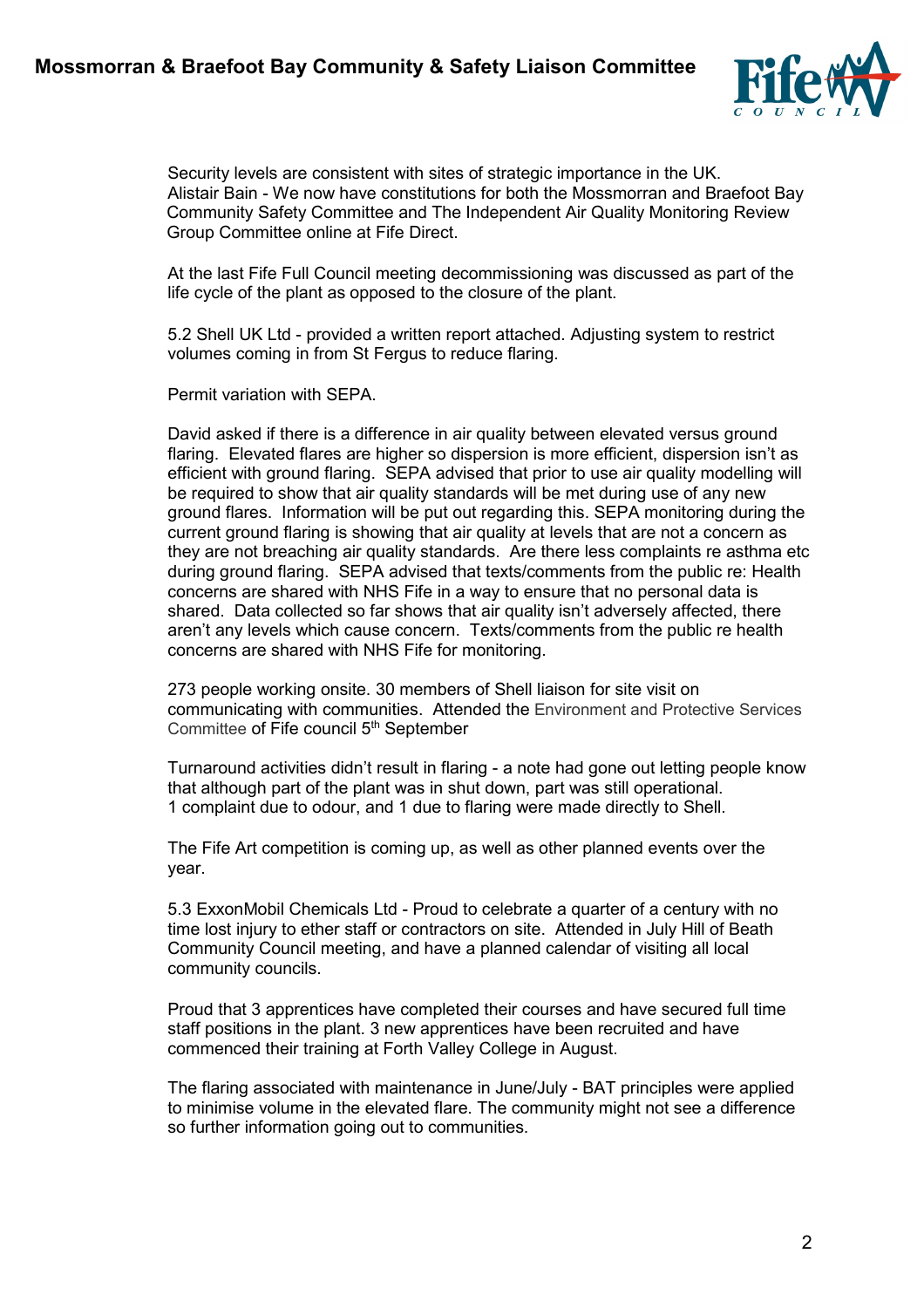

On August 12th, when one boiler was down for mechanical issues, a mechanical failure in a second boiler led to a flaring event. The decision was made to bring the plant down to do a root cause analysis which is ongoing.

A work plan is now being delivered to repair the boilers, and undertake additional maintenance work, to ensure the plant can return to reliably to operations.

The plant is likely to return to full operation in Quarter 4. Staff are working 24/7. Q Alistair Bain - which boilers went down, C was down, in July with A going down in August. Boiler B remained operational, but operational reliability is limited on one boiler. AB asked if there was the possibility of a fourth boiler to help the situation and reliability of the plant reply was that the company would always look at all possibilities.

5.4 SEPA - Ian Brocklebank - BAT assessments completed by both companies. Have asked for plans around ground flaring. The companies are looking to make improvements to reduce flaring and impact on communities' There are a steady number of complaints coming in usually overnight, sometimes 2 to 3 per night. Talks are ongoing with the Health and Safety Executive.

Shell asked if information regarding complaints could be fed back to them so that they could do something about it, SEPA said this wouldn't be possible at this time.

There was a request the SEPA complaint figures are not issued to the media if the information was not verified.

Air Quality monitoring is underway at Lochgelly, Donibristle and Auchtertool SEPA have produced 7 reports, noise monitoring is on a reactive basis as problems are highlighted or come up.

ExxonMobil's permit is being varied to allow the use of temporary boilers, to supply steam to the flares.

Environmental monitoring plans have been received from both companies and will be responded to by SEPA. Permits will be varied after each stage. Progress is being made.

SEPA are working with a number of partners, sharing appropriate information. NHS Fife are undertaking a study this month.

Committed to concluding the ongoing investigation into the April flaring event at FEP by the end of November subject to no new lines of enquiry opening up. He hopes the web page is useful.

ExxonMobil BAT Assessment identified that the new flare tip would make a small difference in sound levels. Shell have replaced one flare tip already, and a second one will be replaced in time.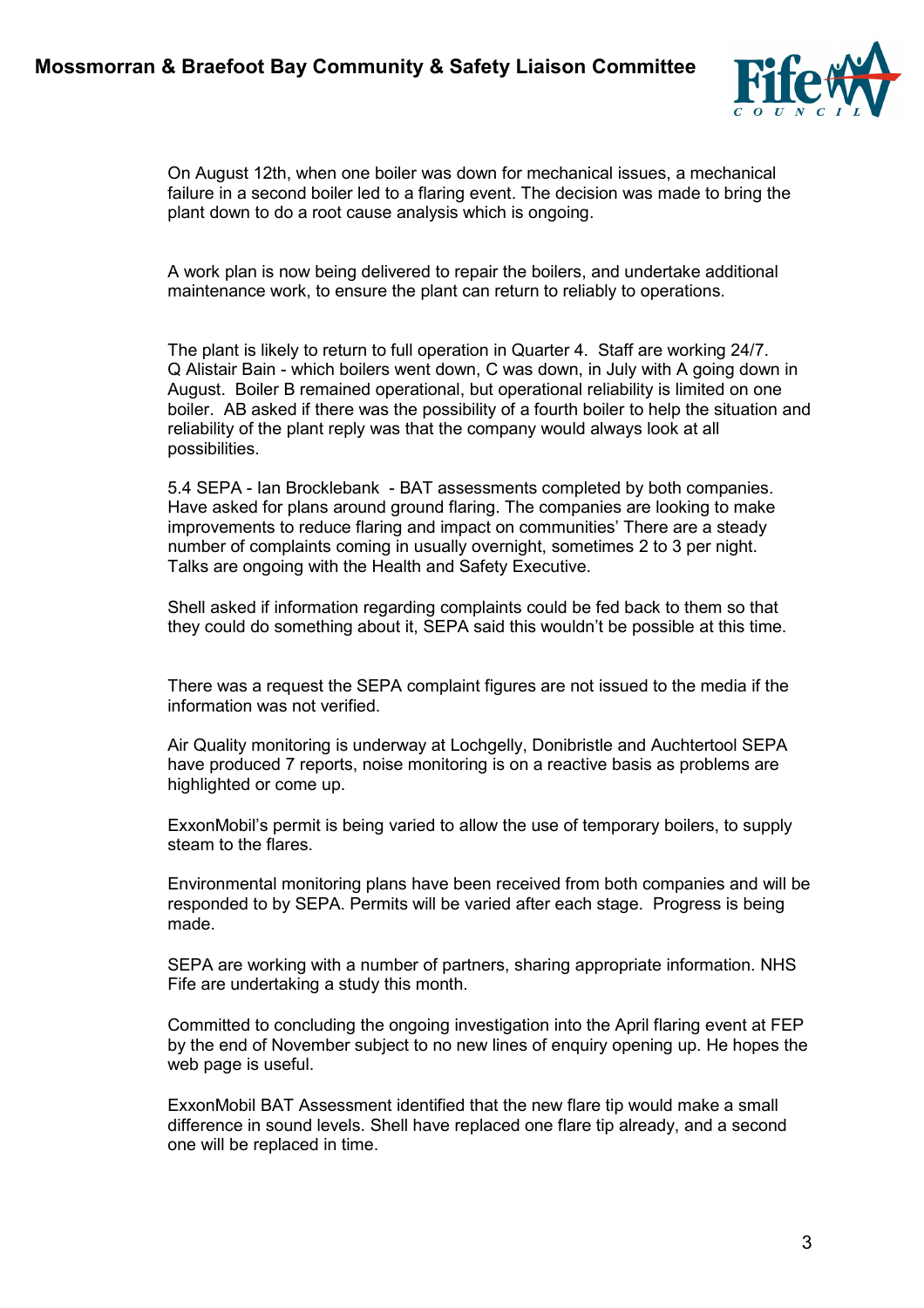

A written response has been prepared in answer to questions from last committee Shell asked if the companies could give feedback on the report & this would be welcomed, as well as feedback from the committee. Answers will be included with this minute.

5.5 Comment from Alistair Bain thanking ExxonMobil for the donation of £770 to the Sick Kids Hospital.

5.6 Questions - no questions have been written in to the committee. Questions will be welcomed. Alistair Bain asked that company and SEPA reports be sent to committee members a week early for the perusal of the committee and community councillors.

#### **6 AOB**

The next meeting will take place on the 12th of December 2019.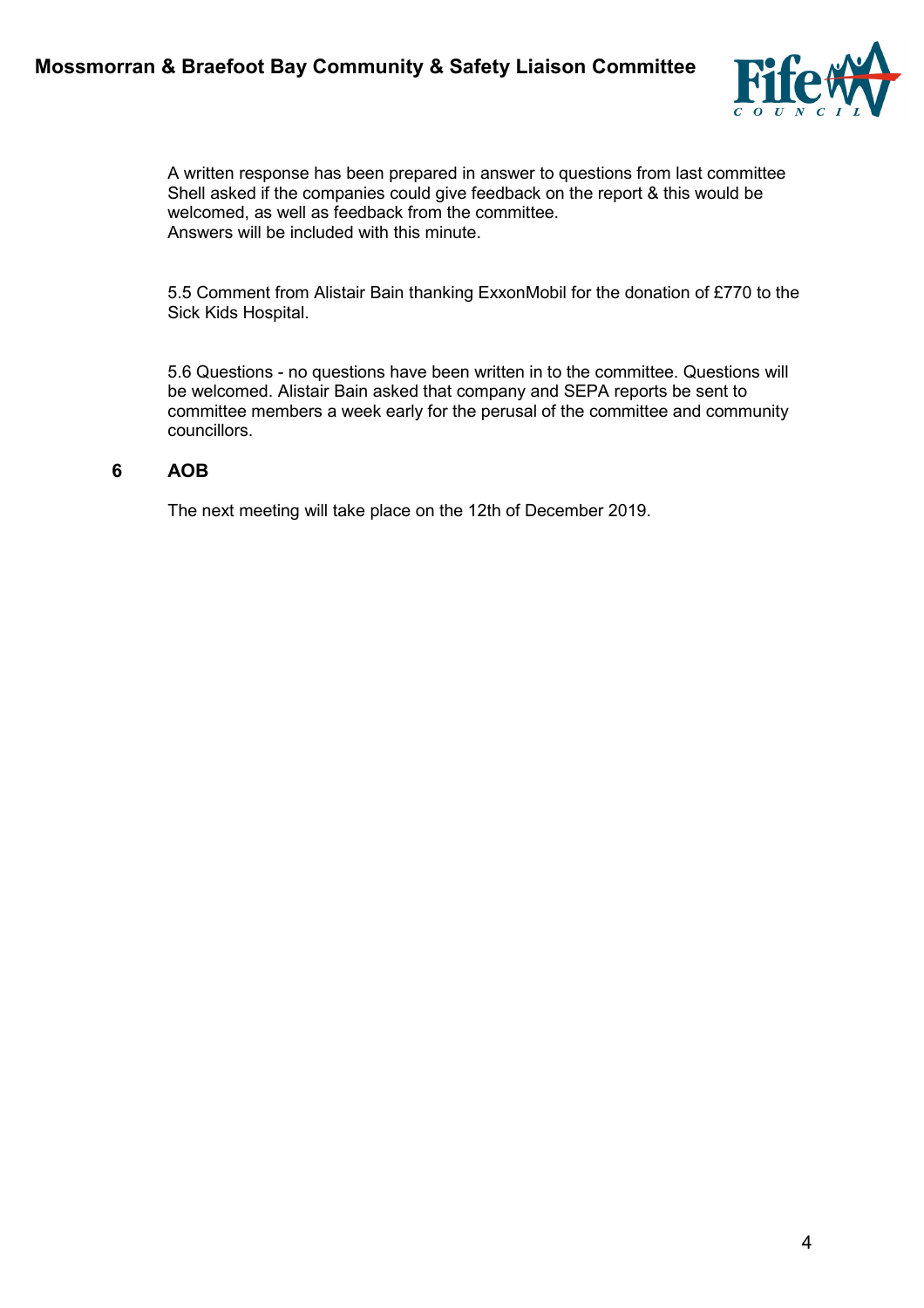## **Questions - Shell Fife NGL Plant (FNGL) responses 10.09.2019**

The Shell Fife NGL plant has answered below questions that may relate to our operations. ExxonMobil Fife Ethylene Plant has responded to the same questions. We encourage anyone with many questions to meet with us as it is easier to understand any concerns and explain our operations by talking face-to-face.

#### **1. What would happen if the plant could not or would not flare?**

If the plant could not (or would not) flare, the plant would not be safe to operate.

Flaring allows the plant to be stopped in an emergency, so pressurised gas and vapour can be safely removed from the system, and is used to safely prepare for maintenance to be carried out.

Flaring is regulated through the Pollution, Prevention and Control (PPC) permit, which sets conditions for any emissions to air, water and land as a result of industrial activities.

#### **2. Could the plant explode if the flare could not be used?**

There are many other safety barriers built in to the operations of the plant and the flare is a significant safety mechanism on the plant.

### **3. Why is there so much noise? What could be done to reduce the noise? Could reducing the amount of flaring reduce the noise? Could the plant issue noise reducing earphones to people with issues like autism?**

FNGL elevated flaring tends to be of less volume and cause less noise than the FEP elevated flare. Our main aim is to minimise our flaring and thereby minimise the noise it can cause.

#### **4. Would the companies consider giving compensation to people affected by the upsets at the plant? How would this be done? Who could apply? What kind of compensation would you consider?**

Our focus is on minimising our flaring and thereby minimising our impact. We are committed to being a good neighbour.

As well as bringing the benefits of local employment, business for local goods and services, council rates and taxes, we have active social investment programmes around the plant and donate to the local communities though our Shell Community **Grants** 

#### **5. What is being burnt at the plant? What is the chemical smell from the plant?**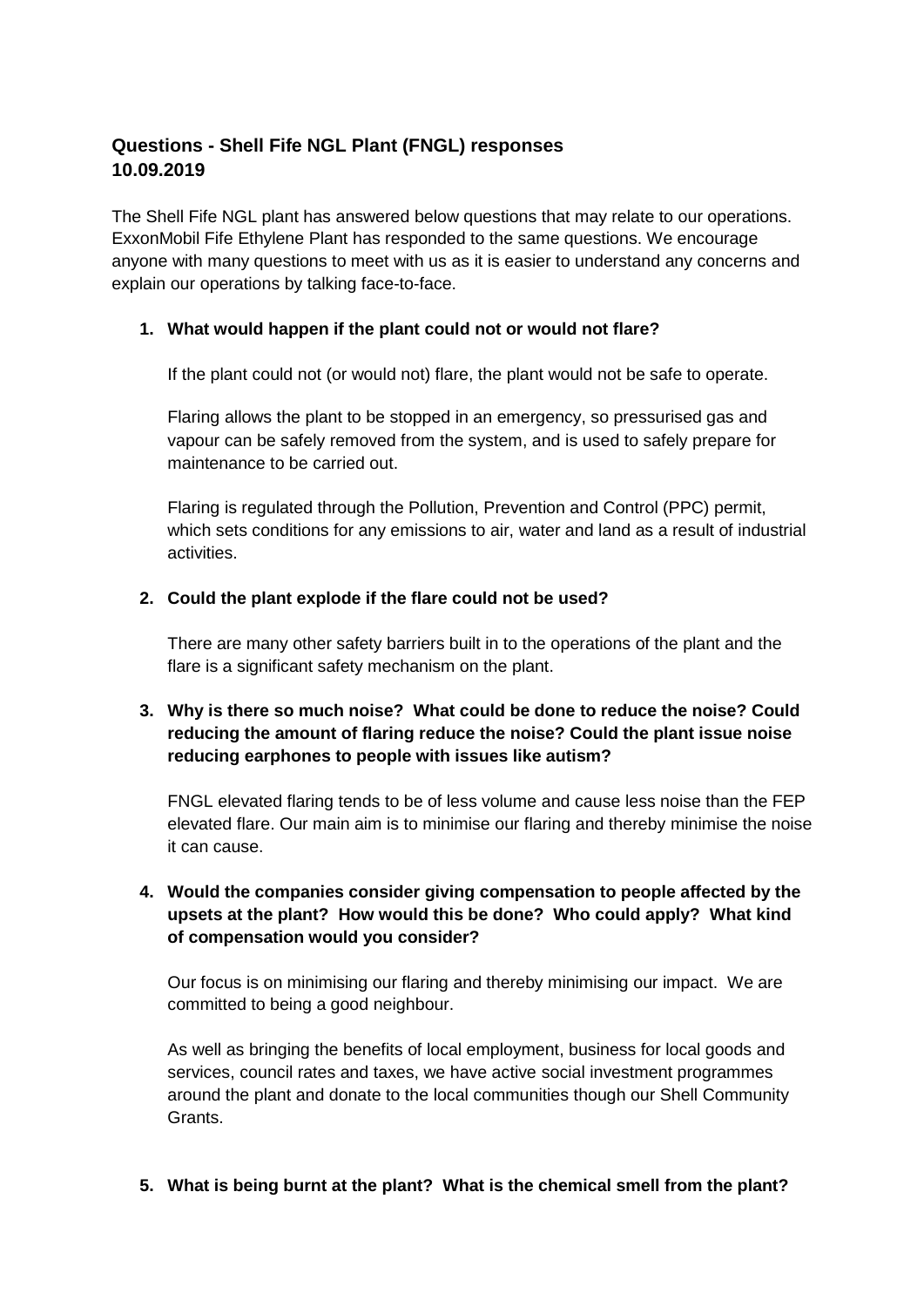During flaring at Shell FNGL, excess natural gas hydrocarbons are combined with steam and/or air to produce water vapour and carbon dioxide.

Information on air quality monitoring at Mossmorran can be found on the Fife Council website:

[https://www.fifedirect.org.uk/topics/index.cfm?fuseaction=page.display&p2sid=2CAE](https://www.fifedirect.org.uk/topics/index.cfm?fuseaction=page.display&p2sid=2CAE1CCF-AC81-E3CB-9A8302E665CAA3B7&themeid=81E299FB-1BCF-4994-8C8A-233463B738F6) [1CCF-AC81-E3CB-9A8302E665CAA3B7&themeid=81E299FB-1BCF-4994-8C8A-](https://www.fifedirect.org.uk/topics/index.cfm?fuseaction=page.display&p2sid=2CAE1CCF-AC81-E3CB-9A8302E665CAA3B7&themeid=81E299FB-1BCF-4994-8C8A-233463B738F6)[233463B738F6](https://www.fifedirect.org.uk/topics/index.cfm?fuseaction=page.display&p2sid=2CAE1CCF-AC81-E3CB-9A8302E665CAA3B7&themeid=81E299FB-1BCF-4994-8C8A-233463B738F6)

#### **6. Was there a fire at the plant? Was the sprinkler system used to put the fire out or just as a precaution?**

The sprinkler system at the plant is used as a precautionary measure to keep the ground cool during high volume flaring, and has been used recently.

#### **7. What pollutants are being released from the plant and how much? What are the levels of and types of pollutants allowed at the plant? Before SEPA can close the whole plant down?**

A list of pollutants at the plant regulated and monitored by SEPA can be found by searching this SEPA Scottish Pollutant Release Inventory web page <http://apps.sepa.org.uk/spripa/Search/Options.aspx>

FNGL is highly regulated by authorities including the Health & Safety Executive (HSE) and Scotland Environment and Pollution Agency (SEPA). We work within the parameters set by SEPA in our PPC permit.

Air quality monitoring is reviewed independently by the Mossmorran & Braefoot Bay Independent Air Quality Monitoring Review Group. This group continues to find that emissions from the Shell plants at Mossmorran and Braefoot Bay pose no significant risk to the health of local residents.

#### **8. If ExxonMobil have to flair due to an upset at the plant, what can Shell do to reduce the amount of feed stock sent to Exxon?**

Shell can reduce the amount of feedstock on the instruction of FEP. FNGL acts as it can to help FEP manage the situation.

#### **9. Does Shell have to fulfil current contracts even if that meant that Exxon had to continue flaring?**

No. FNGL acts as it can to help FEP manage the situation.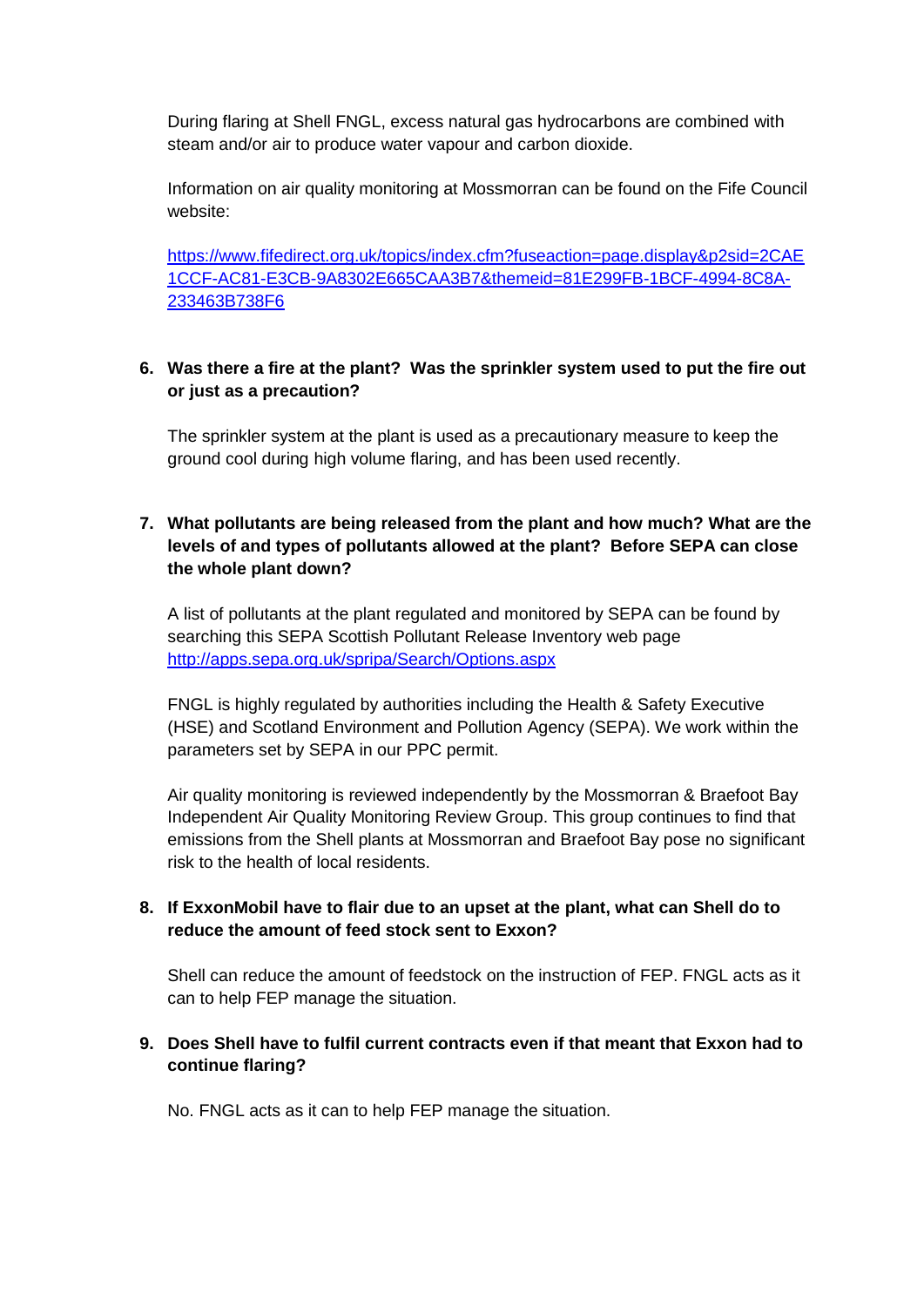#### **10. As it is mostly ExxonMobil that causes the flaring could Shell continue without the ethylene cracker plant? What would be done with the ethylene? Would the ethylene be burnt off? How much flaring would this involve?**

FNGL needs an outlet for Ethane, and so supplies the neighbouring FEP plant. As we can see with the current temporary shutdown of FEP as an ethane outlet, North Sea supplies need to be restricted to limit flaring and volumes of ethane need to be routed to the FNGL ground flares in the short-term.

#### **11. What is the priority for steam in the plant and why? Does this change and why? What are the options that are considered before releasing steam and subsequently flaring. Who makes the decision to 'escalate'?**

During flaring at Shell FNGL, excess natural gas hydrocarbons are combined with steam and/or air to produce water vapour and carbon dioxide.

Steam is injected to support the clean combustion of hydrocarbons by introducing more oxygen into the reaction, so minimising smoke caused by carbon. Control Room Operators constantly monitor the flare to manage steam levels and minimise occasional incidents of dark smoke flaring.

### **12. Given that the plants are part of the national infrastructure what would happen to the national gas supply if Mossmorran was to be closed down tomorrow? What would happen if Mossmorran were to be closed down over a period of time?**

The Shell Fife NGL fractionation plant is a critical piece of infrastructure in a system that transports, processes and distributes gas from the North Sea, helping meet industry and domestic power needs, and providing feedstock to manufacture a wide range of household products.

Scotland and the UK rely on the day in, day out effective operation of the Fife NGL fractionation plant and the St Fergus Gas plant for a significant portion of energy supply, providing gas to people's homes and schools and hospitals via the National Grid, as well as to gas-fired power stations to create electricity.

Closing down the plants would impact this energy system and the portion of energy it supplies within days.

#### **13. What is the projected maintenance schedule for the plants? How long do you expect the plants to remain at Mossmorran?**

We spend millions of pounds on ongoing Maintenance, scheduled throughout the year, and approximately 80% is proactive maintenance. In most years we have an 'annual Turnaround' when we reduce production to take time out to carry out maintenance.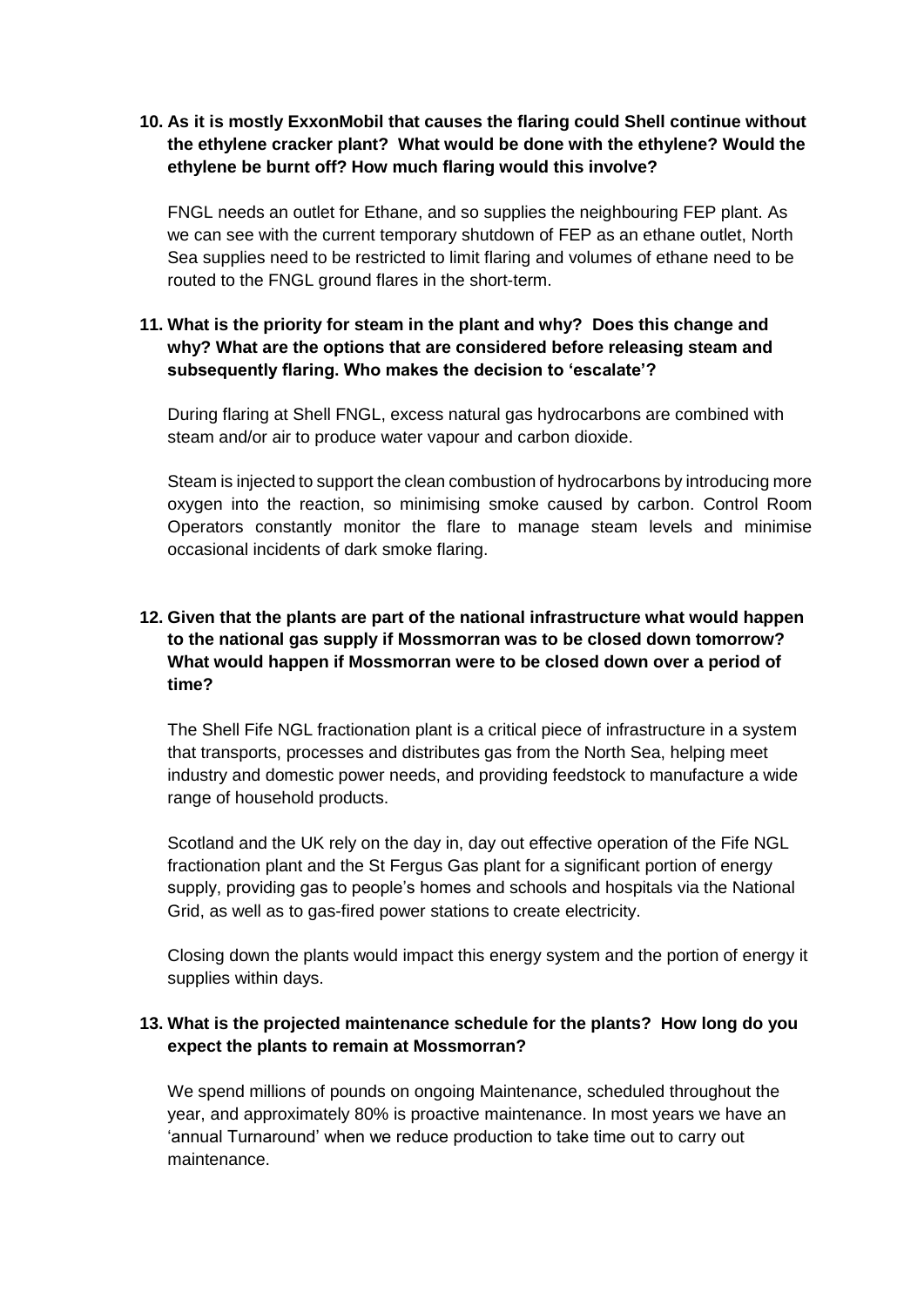The life-span of the Shell FNGL plant is determined by various factors including our investment in maintaining the safety and integrity of the plant to keep it evergreen, and our commercial arrangements for the supply of hydrocarbons to the plant and the demand for the products it processes. The current outlook is beyond the next decade into the future.

#### **14. Apart from pollution what else does the plants produce?**

Please see the answer below regarding pollution.

At FNGL, natural gas liquids are separated into ethane, propane, butane and natural gasoline.

The ethane is piped to an adjacent ethane cracker at the Fife Ethylene Plant operated by ExxonMobil for further processing and cracking, and a small quantity goes via pipeline to other customers at Grangemouth.

The propane and butane is chilled, liquefied and stored on site in vast tanks. The gasoline is also stored on site in floating roof tanks. These liquids are then transported via pipeline to the marine terminal at Braefoot Bay for loading onto ships for export. Products from Mossmorran are shipped worldwide and are used as fuel or processed further into chemical products.

#### **15. Do you monitor the pollution levels at your plants? Do you intend to carry out monitoring in the communities around the plant?**

We do monitor pollution levels at our plant. Our monitoring systems meet the environmental monitoring system requirements of our Pollution Prevention and Control (PPC) Permit, and our emissions are consistently below limits set for the plant.

We use real-time monitoring of the flare using CCTV camera and on-line temperature sensors. We use an array of operational monitoring data, which provides real-time updates and alerts regarding most aspects of the plant. This monitoring includes flow meters and chemical analysers that allow emissions from the plant to be calculated. We undertake periodic monitoring of our stack emissions to verify the data.

Air quality monitoring is reviewed independently by the Mossmorran & Braefoot Bay Independent Air Quality Monitoring Review Group. This group continues to report annually and find that emissions from the plants at Mossmorran pose no significant risk to the health of local residents.

We will continue to discuss monitoring being carried out in the communities around the plant with other responsible parties.

### **16. Could the plant be moved somewhere else? The people of Cowdenbeath and Lochgelly have had enough of this monstrosity.**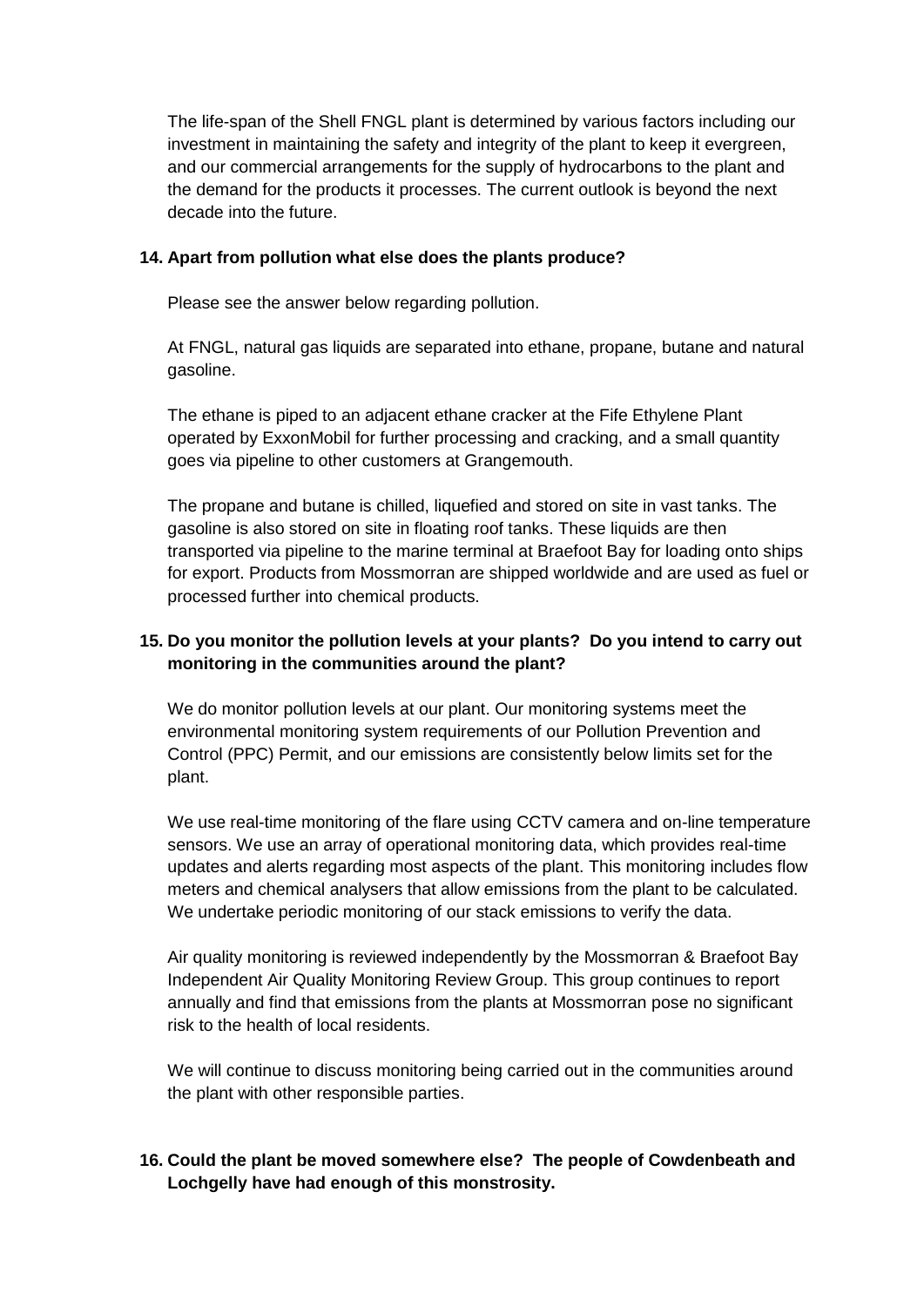Please see the answer to 12 to understand the significance of the plant in UK and Scotland energy supply; it is not feasible to move the Fife NGL plant.

The plant has a workforce of more than 250 people in stable high-value jobs, most of whom live locally and support families living in Fife. The plant supports local supply chains through a significant operational spend, and pays business rates of around £4 million, which is about 2.5% of all rates collected in the Fife area.

We aim to minimise our flaring and be a good neighbour in our local communities, particularly in Cowdenbeath and Lochgelly.

### **17. Can the gas pressure be reduced during flaring? Does the gas come directly from the north sea? Can the gas not be used by the local community for heating and cooking?**

**&** 

#### **Instead of burning of the gas why is it not used for heating? Why don't you store the gas in tanks instead of wasting it.**

The gas used in cooking and heating in Scotland's homes is Methane – this is removed earlier in the process at St Fergus, from where the associated natural gas liquids (NGLs) are piped at walking pace through a 150 mile pipeline to Mossmorran.

At FNGL, the natural gas liquids are separated into ethane, propane, butane and natural gasoline.

These gases are not fit to be sent direct at high volumes for heating, and it would not be safe to do so instead of flaring. Storing the gas in tanks would require huge amounts of land and enormous tanks, and there would still be a requirement for flaring as the gases in the tanks would continually boil off as the products are liquids only at very low temperatures (below -4 and -44C).

-end-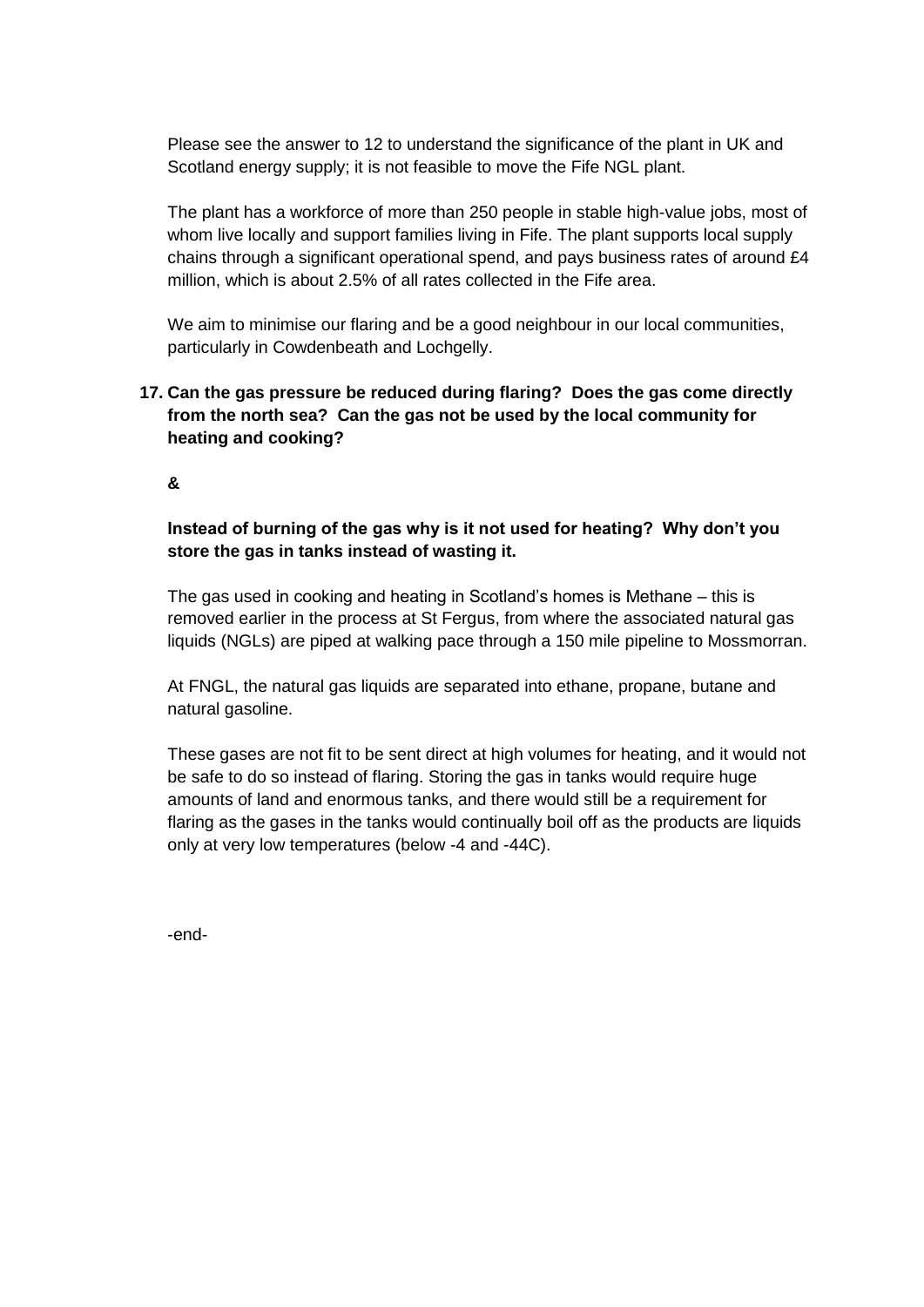# SHELL FIFE NGL



# Mossmorran & Braefoot Bay Community & Safety Committee Report

# Meeting on Thursday 12th September 2019

Report covering period June 2019 - August 2019

- 1. Safety & Environmental
- 2. Emergency Planning Exercises
- 3. Fife NGL Plant Activities
- 4. Braefoot Bay Activities
- 5. Workforce
- 6. Site Visits
- 7. Community, including Notices & Feedback
- 8. Social Investment & Events
- 9. Grants, Donations and Support
- 10. Ongoing Social Investment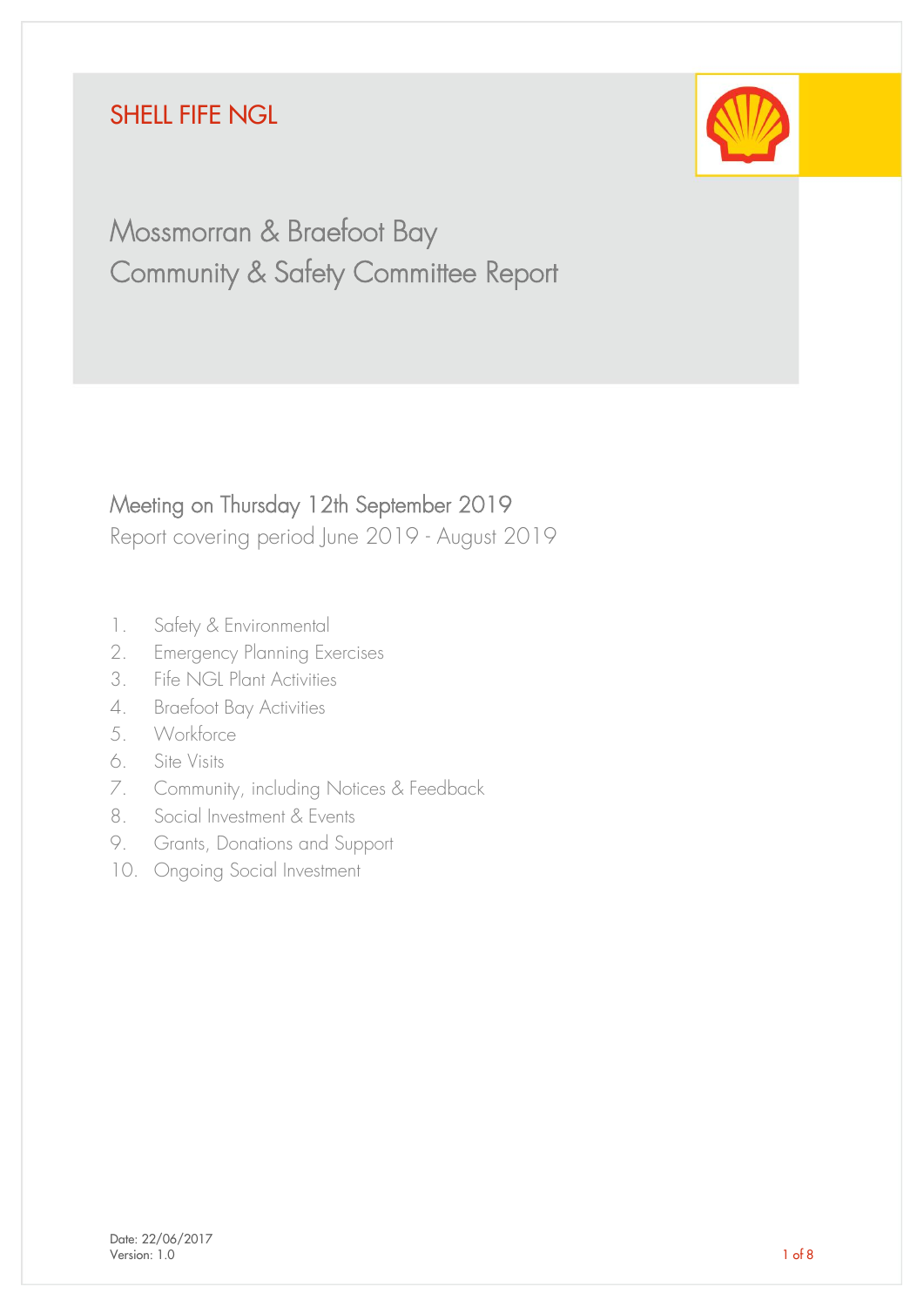## **1. Safety & Environmental**

Personal Safety: We have no significant information to report this quarter with regard to personal safety at the plant and the terminal.

Process Safety: With regard to process safety, we installed new, double seals on the Butane Boil Off Compressor system to improve the process safety and environmental performance of this unit. It was a challenging scope to design and execute, and represents a significant milestone completed without the need to flare thanks to diligence and care by the project and operations team.

Annual maintenance update: In follow up to my  $Z^{th}$  August community notice regarding the planned intermittent flaring for our annual maintenance activity or 'Turnaround' as we call it, we completed the task of emptying one of the plant's processing modules and carried out maintenance safely.

Our planning allowed us to manage this process carefully and prioritise use of our ground flares so that we used our elevated flare stack for less than one hour over the 72 hour period we notified. Some elevated flaring that followed in August was as notified by the neighbouring Fife Ethylene Plant as it shut down temporarily.

Environmental and operational update: The Shell Fife Natural Gas Liquids (NGL) plant is in a transitional phase as it adjusts operations to continue to process following the temporary shutdown of the neighbouring Fife Ethylene Plant (FEP).

The flow of product that comes to us in the gas supply system from the North Sea has been reduced in order that we can stop the supply of ethane to the FEP while it is not operating.

There are volumes, particularly of ethane, going through the Fife NGL ground flares as we manage the unavailability of FEP as an outlet for ethane in compliance with our Pollution Prevention and Control (PPC) Permit.

Due to these unusual circumstances, there have been occasional, short periods of minutes of low volume flaring in the Fife NGL plant's elevated flare. We communicated that we expect this pattern to continue, regrettably, as we manage the situation.

We have explained that this means there are likely to be occasional, short periods of flaring in the elevated flare stacks on site. And due to the absence of steam from FEP, which would allow for clean combustion, this could be smoky for short periods. We informed the regulator SEPA of this, and they are aware of the unusual situation.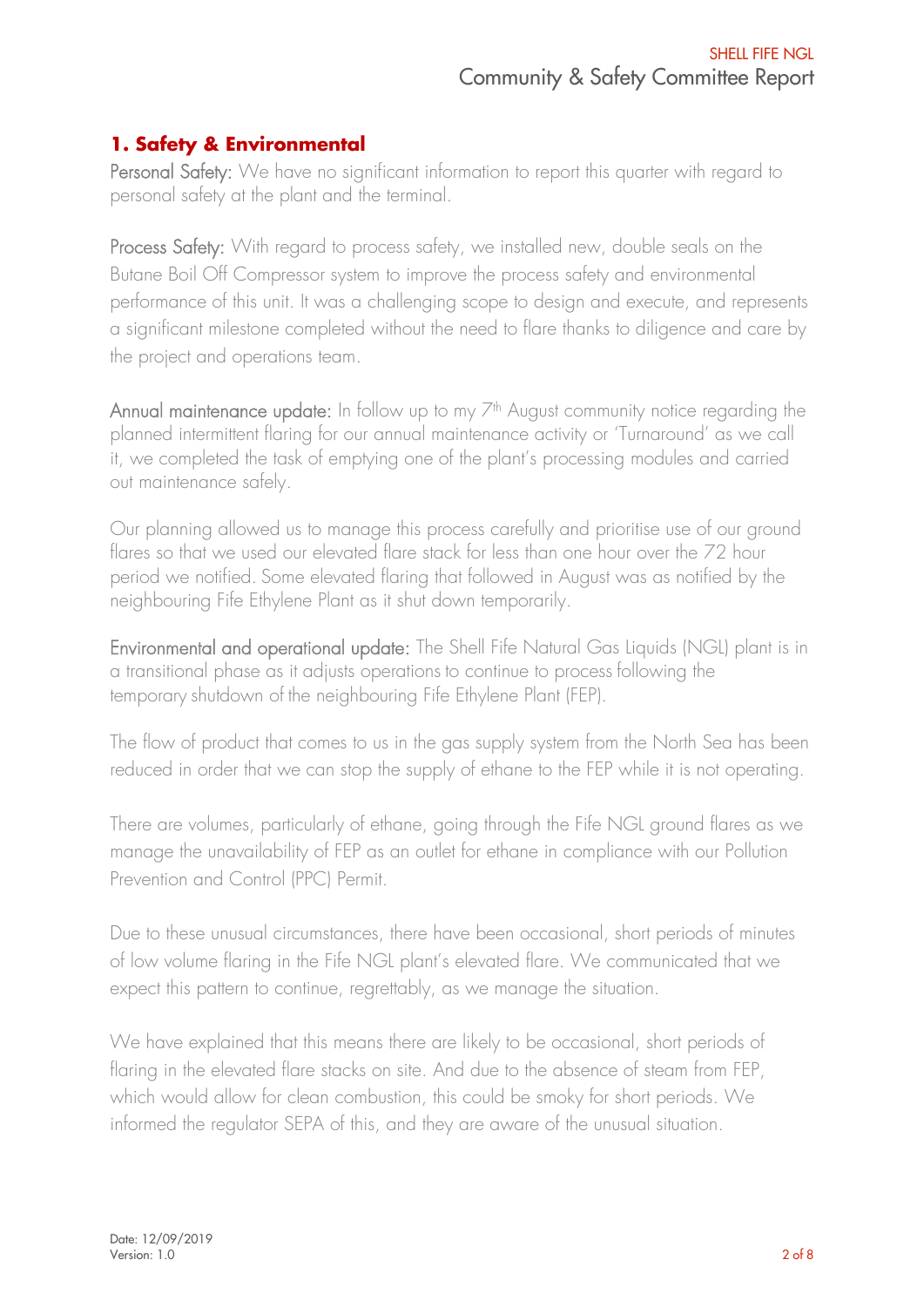The elevated flaring will not be continuous during the FEP shutdown period, and we aim to minimise it. We will prioritise use of the Fife NGL ground flares, which are less visible than the elevated flare stacks, so as to minimise the impact on the community. We have apologised for any inconvenience or concern caused by this flaring, and said there is no risk to the local community.

The importance of continuing to process Natural Gas Liquids (NGLs) at the Fife NGL plant is to maintain the supply of energy products on which thousands of communities regionally and nationally depend. Key is how the plant enables methane gas to be taken off at the St Fergus Gas Plant.

St Fergus supplies gas to the National Grid for homes, schools and hospitals for cooking gas, as well as to gas-generated power plants that produce electricity across the country. Fife NGL supplies, for example, the propane gas that is distributed to off-grid users in remote locations in Fife and beyond.

Best Available Techniques (BAT): Following the submission of our Best Available Techniques (BAT) Assessment in April 2019, SEPA issued a permit variation to our Pollution Prevention and Control (PPC) permit, which in a simple terms summary requires us to:

- Submit a regular (three monthly) review of ground flaring at the installation from Jan 2020
- Submit details of modifications to the elevated flare system by Jan 2020
- Submit a project plan for a totally-enclosed ground flare system by Jan 2020
- Continuously monitor and record flare gas flows and steam flow rates from Dec 2021
- Operate a low sound, high pressure elevated flare tip by Dec 2021

We are actively working these requirements to meet the permitted deadlines.

Environmental Monitoring Programme (EMP): We have submitted an Environmental Monitoring Programme (EMP) to SEPA, and we are awaiting the regulator's comment on this.

# **2. Emergency planning exercises**

We carried out two Emergency exercises in this report period, both simulated and live-play on site with Site Incident Command and a Scottish Fire and Rescue Service (SFRS) fire appliance. These drills help ensure continuous liaison with external agencies and test our on-site competencies to effectively respond to credible emergency scenarios.

The aims and objectives were to;

**•** Practice and evaluate the process, information management system and procedure documents within the Emergency Control Centre (ECC)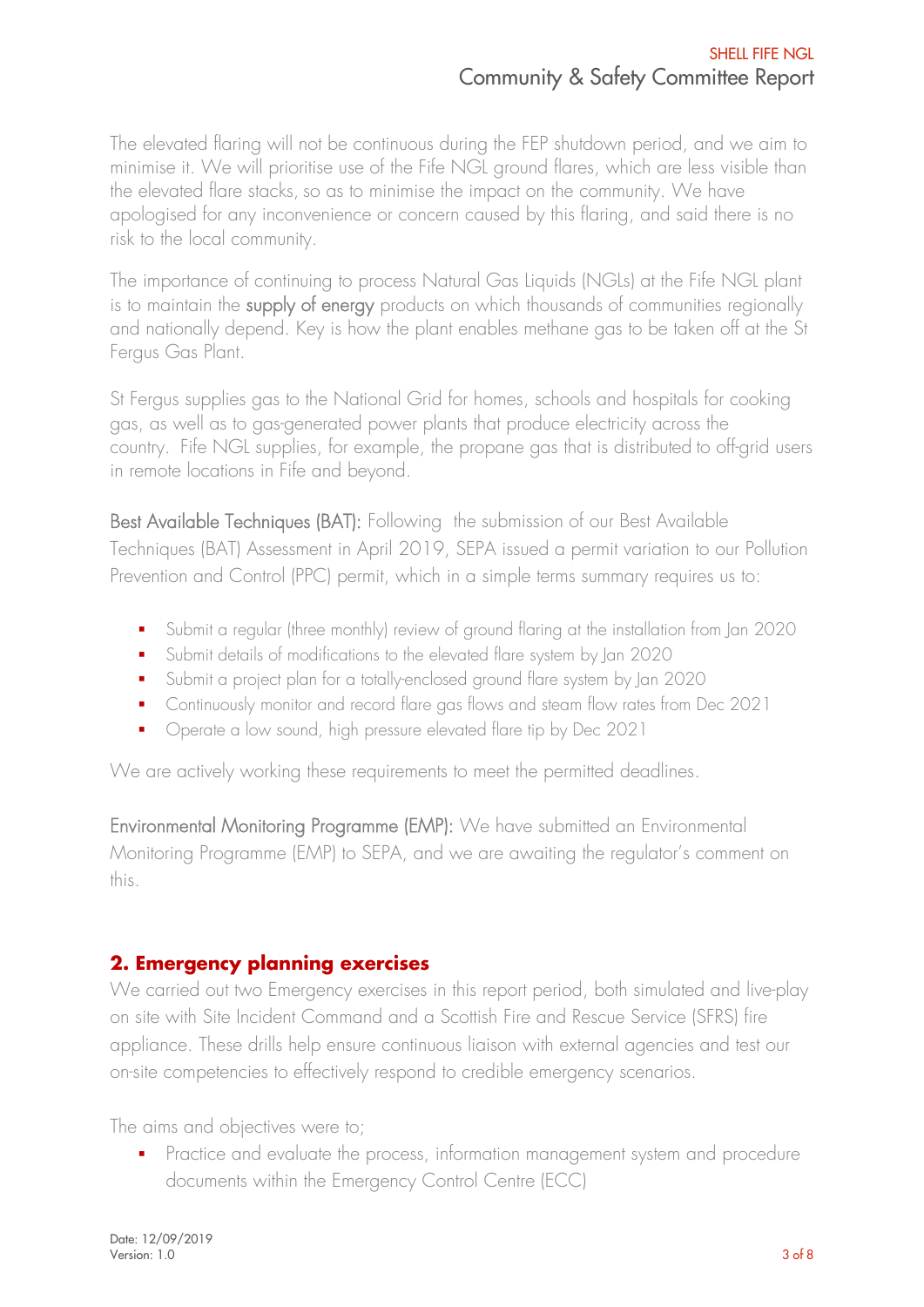- Review the structure of Emergency response within the ECC
- Understand the requirements of external agencies and assistance they can provide
- Test the effectiveness response plans and procedures
- Fnsure team members are aware of the "flow" of information

# **3. Fife NGL Activities**

## NGL Processed (Tonnes)

|                                | June    | July    | August  |
|--------------------------------|---------|---------|---------|
| <b>NGL Processing (Tonnes)</b> | 243,438 | 266,212 | 199,537 |
| Planned                        | 219,630 | 249,803 | 183,901 |
| Average/Day                    | 7,321   | 8,058   | 5,932   |

## **4. Braefoot Bay Activities**

## Shipping (number of vessels)

|                | June | July | Aug |
|----------------|------|------|-----|
| Propane        |      |      | 3.  |
| Butane         |      |      |     |
| Propane/Butane |      |      |     |
| Gasoline       |      |      |     |
| <b>Total</b>   |      |      |     |

## **5. Workforce**

| Shell employees:  | 89  |
|-------------------|-----|
| Contractors:      | 1/6 |
| Trainees (Shell): | X   |
| <b>Total:</b>     | 273 |

## **6. Site Visits**

- We welcomed 30 members of Shell Social Performance and Community Liaison disciplines from around the world in Fife on 4 July
- **•** SEPA visited the site on 20 June and 21 August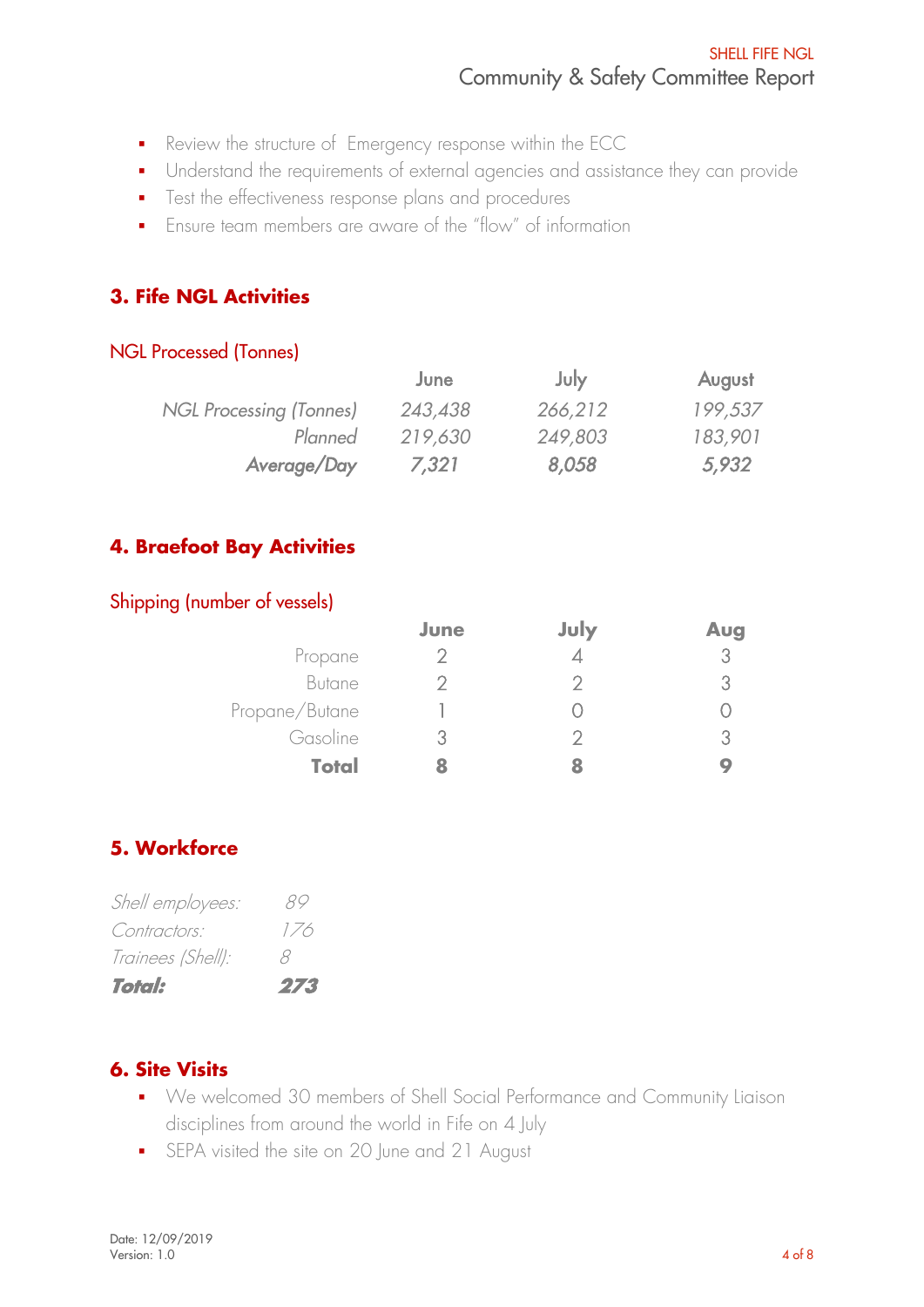# **7. Community, including notices and feedback**

Plant Manager Teresa Waddington attended a meeting of the Fife Council Environmental and Protectvie Services Committee on Thursday 5<sup>th</sup> September to present an overview of the North Sea energy supply system and operations at the Fife NGL plant, and to answer questions.

A recoding of the session is available to view at the Fife Council website *click here*:

## Notices and Feedback

We issued the two community notices listed below. These can be read in full on the 'Community Notices and Contact' section of the Shell Fife NGL website - [click here:](https://www.shell.co.uk/energy-and-innovation/meeting-todays-demands/processing-oil-and-gas/shell-fife-ngl/contact.html#iframe=L2Zvcm1zL2VuX2diX2NvbnRhY3R1cw==)

- Wednesday, 7 August 2019 Shell Fife NGL Community Notice: Planned maintenance and use of flare
- Wednesday, 20 August 2019 Shell Fife NGL Plant Community Notice: Operations update, and occasional flaring due to shutdown situation

## **Complaints**

We received two complaints directly to Shell over this report period. One was regarding an odour, which turned out to be from neighbouring operator Avanti Gas. The other was from a local resident concerned about flaring and air quality generally.

We are aware of complaints to SEPA this year regarding flaring and other matters at the Mossmorran site, and we have responded to SEPA on complaints they consider may relate to Fife NGL operations.

We have requested a breakdown of the complaints to SEPA this year or at least some further detail so that we may understand them better.

A reminder of how to make a complaint directly to Shell regarding Shell Fife NGL. If you have a complaint or some feedback for us, and your request is not urgent, then please email **mairi.mckay@shell.com**.

If you need to contact Shell urgently, then please phone the Gatehouse at Shell Fife NGL +44 (0) 1383 611333 or the Gatehouse at Braefoot Bay Loading Terminal +44 (0) 1383 892123.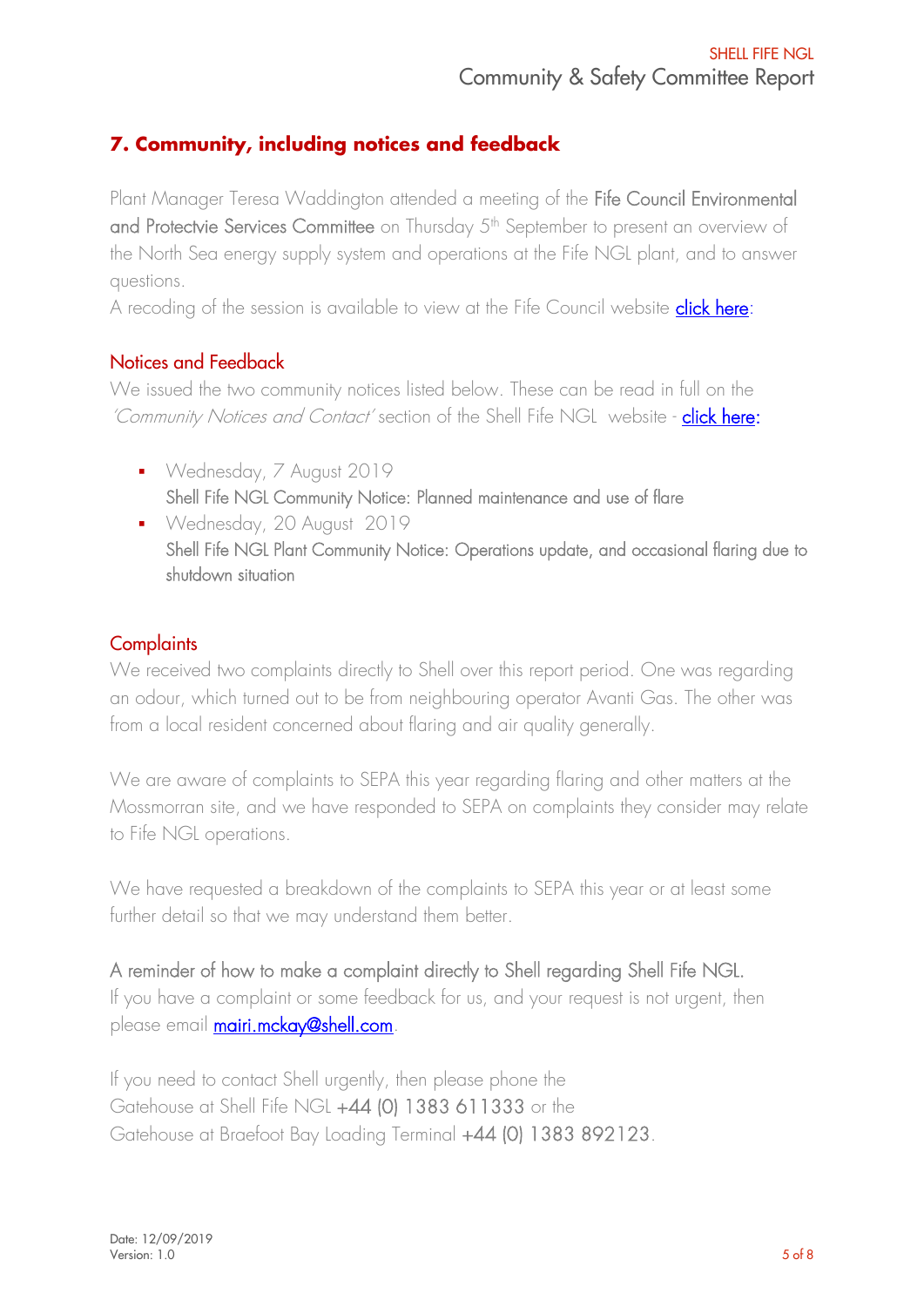## **8. Social Investment & Events**

## Fife Art

Entries for this year's Fife Art Exhibition closed on 2 September. The exhibition will run from 5 October to 23 November 2019 at Lochgelly Centre. The Exhibition is open to all artists living in Fife who are not currently taking, or who have not completed, a full-time degree or diploma art course. The six works that are judged to be the best by a selection panel will be bought by Shell and presented to NHS Fife hospitals and health care facilities, with winning artists receiving a Shell award of £200. The winning works will displayed in Kirkcaldy Galleries.

## 2019 / 2020 Calendar overview

c. May - Girls in Energy 2019 intake end of year celebration event with Fife College May 25 – Fife NGL Family Fun Day @ St Colme House c. May – Tomorrow's Engineers Programme – ongoing throughout the year June 24 – Lochgelly High School Employability – work placements c. June – GIE Shell Industry Experience c. September – Girls in Energy (2020 intake) – year-long course begins c. October/November - Fife Art Exhibition. Awards event in Lochgelly. c. December Girls in Energy Conference in Aberdeen c. January 2020 – Handover of Fife Art artworks to NHS Fife

## **9. Grants, Donations and Support**

## Shell Employee Action (SEA) Grants

We aim to raise awareness of the SEA Grants to shell staff on the gas plant. No requests for Shell Employee Action (SEA) Grants were received in this period.

## Shell Community Grants

| Burntisland over 70's Christmas Treat (100TH Anniversary) | £500       |
|-----------------------------------------------------------|------------|
| Total                                                     | £500       |
| Total donations so far in 2019                            | £26,267.50 |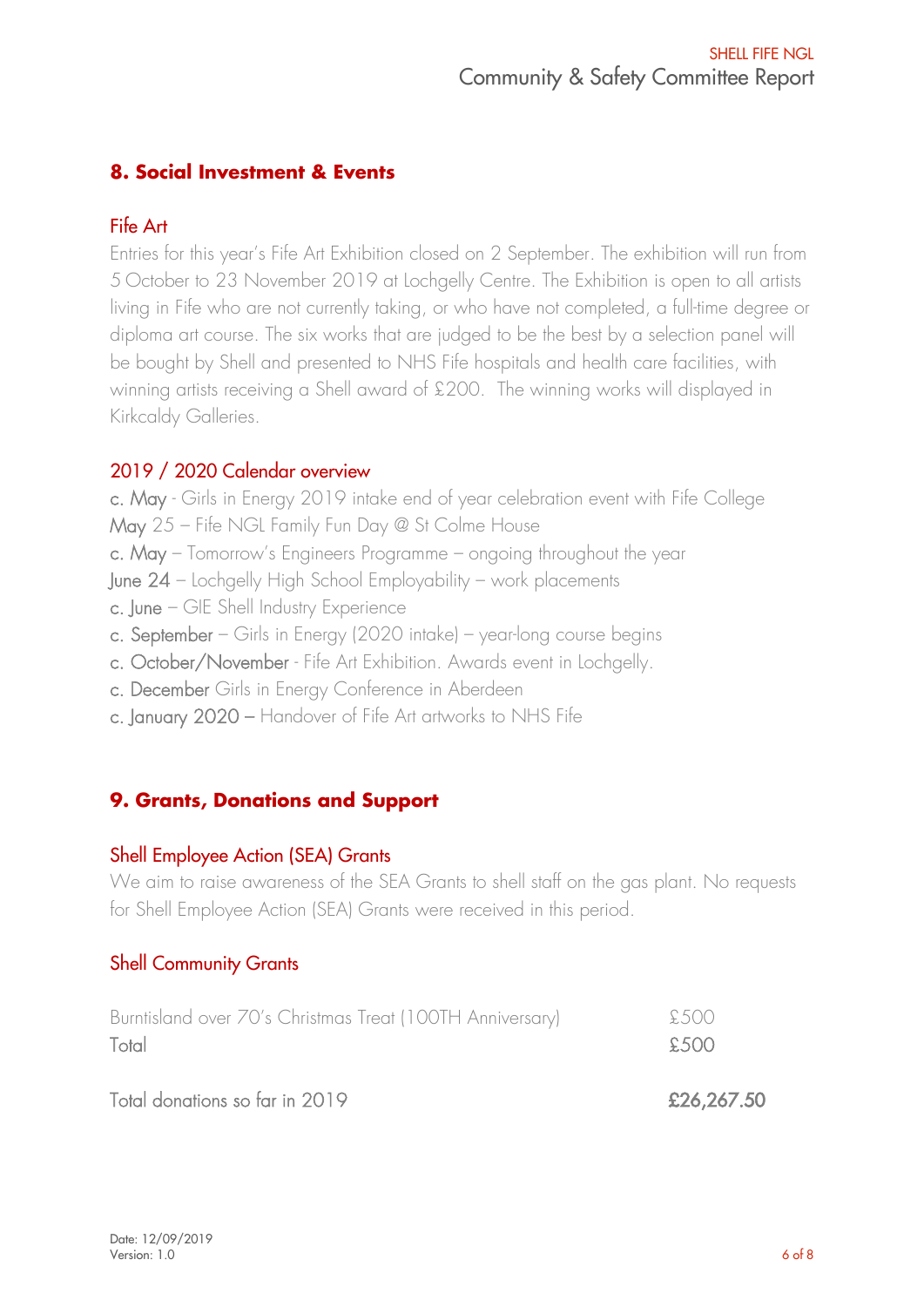We aim to have strong ties with, and benefit, the communities where we work. We support communities near to our UK operations through activities that meet community needs or address particular issues, often based on their suggestions.

If you have a community group who would like to make an application for support please make an application on our website here -

[https://www.shell.co.uk/sustainability/society/working-with-communities/sponsorship](https://www.shell.co.uk/sustainability/society/working-with-communities/sponsorship-and-donations.html)[and-donations.html](https://www.shell.co.uk/sustainability/society/working-with-communities/sponsorship-and-donations.html)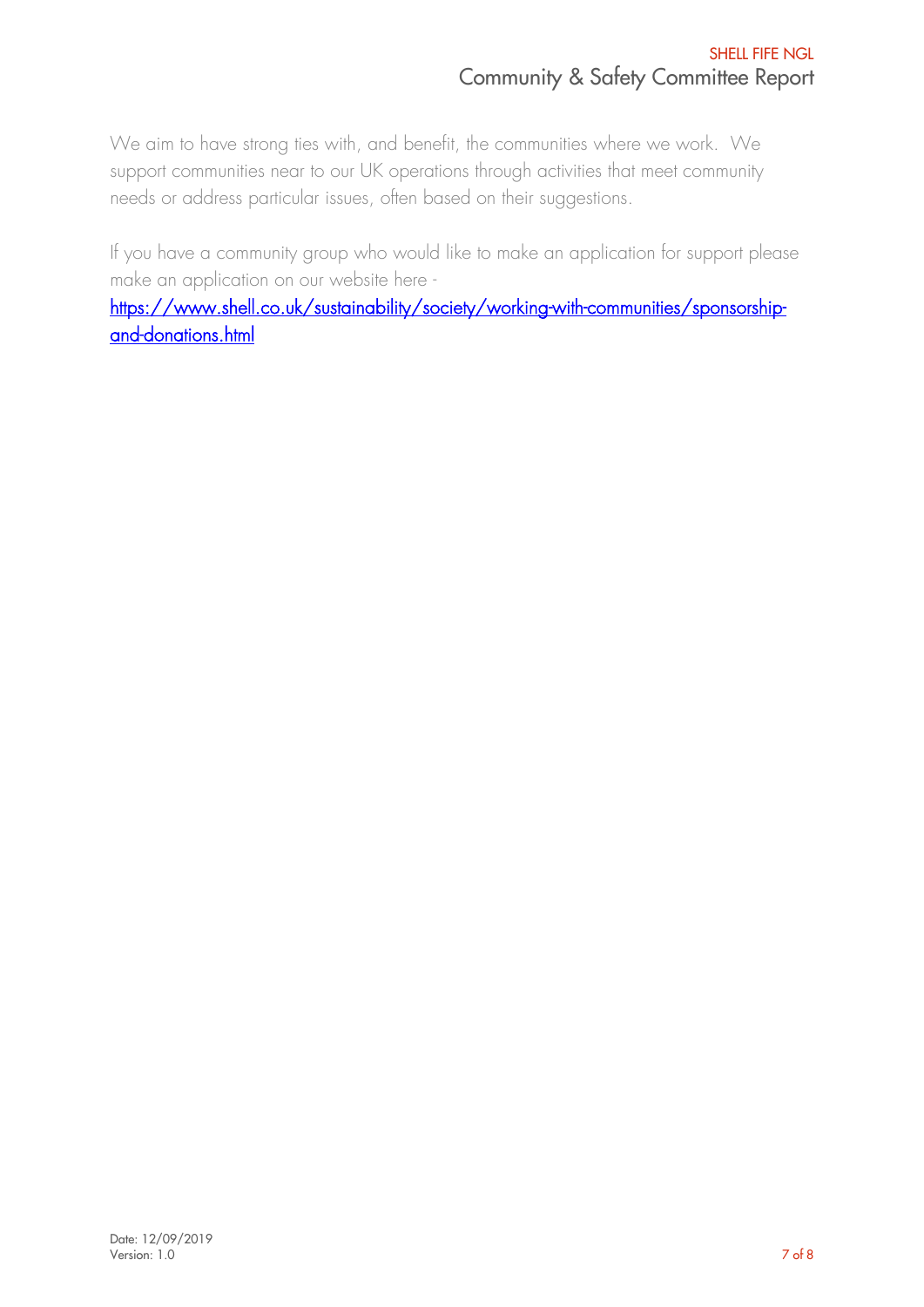## **10. Ongoing Social Investment**

Shell UK supports a number of community development and STEM education programmes, which are summarised below. For more information, please **click here** to visit our website or contact John Raine at *[john.raine@shell.com](mailto:john.raine@shell.com)* 

## Scotland & fenceline programmes

Fife Art Shell has sponsored the Fife Art Exhibition for over 30 years, our longest running sponsorship in the area.

Shell - Girls in Energy Girls in Energy is a one-year course designed to open young women's eyes to the energy industry's wealth of career opportunities.

Tomorrow's Engineers Shell has contributed over £1million to expand the Tomorrow's Engineers programme throughout the UK. It reaches approximately 200 secondary schools across Scotland (217 in 2014). <http://www.tomorrowsengineers.org.uk/>

Shell Twilight Basketball We have sessions running in Fife at Levenmouth, Dunfermline and Lochgelly on Friday nights. Shell Twilight Basketball is a national programme which provides basketball sessions infused with education and life-skills. Sessions are free for11 to 21 year olds. http://scottishsportsfutures.org.uk/shell-twilight-basketball/

## Shell UK national programmes

Shell has been supporting UK entrepreneurs and start-ups as part of our social investment work for almost 40 years through the Shell LiveWIRE - [www.shell-livewire.org](http://www.shell-livewire.org/) and Shell Springboard [-www.shellspringboard.org](http://www.shellspringboard.org/) programmes.

The UK, as well as Shell, has changed significantly over those 40 years. Shifting the UK to a low-carbon economy has become a key priority and an enormous challenge for the world; one that's much bigger than any single company or technology can solve alone. It's important we keep refreshing our approach to supporting entrepreneurs, to ensure we are providing the most impactful support.

We plan to launch a new UK programme in late 2019 or early 2020 to support early-stage low-carbon start-ups that are dedicated to the energy transition. This is under development. Please check our website for updates: [www.shell.co.uk/enterprise](http://www.shell.co.uk/enterprise)

This means we are no longer accepting applications for Shell LiveWIRE or Shell Springboard. The last Shell LiveWIRE programme and Shell Springboard Young Entrepreneur of the Year winners **[were announced](https://www.shell-livewire.org/news/1801/farm-hand-and-lettus-grow-win-national-shell-enterprise-development-awards)** in July 2019, and the last Shell Live WIRE Smarter Future Awards winner will be announced in September 2019.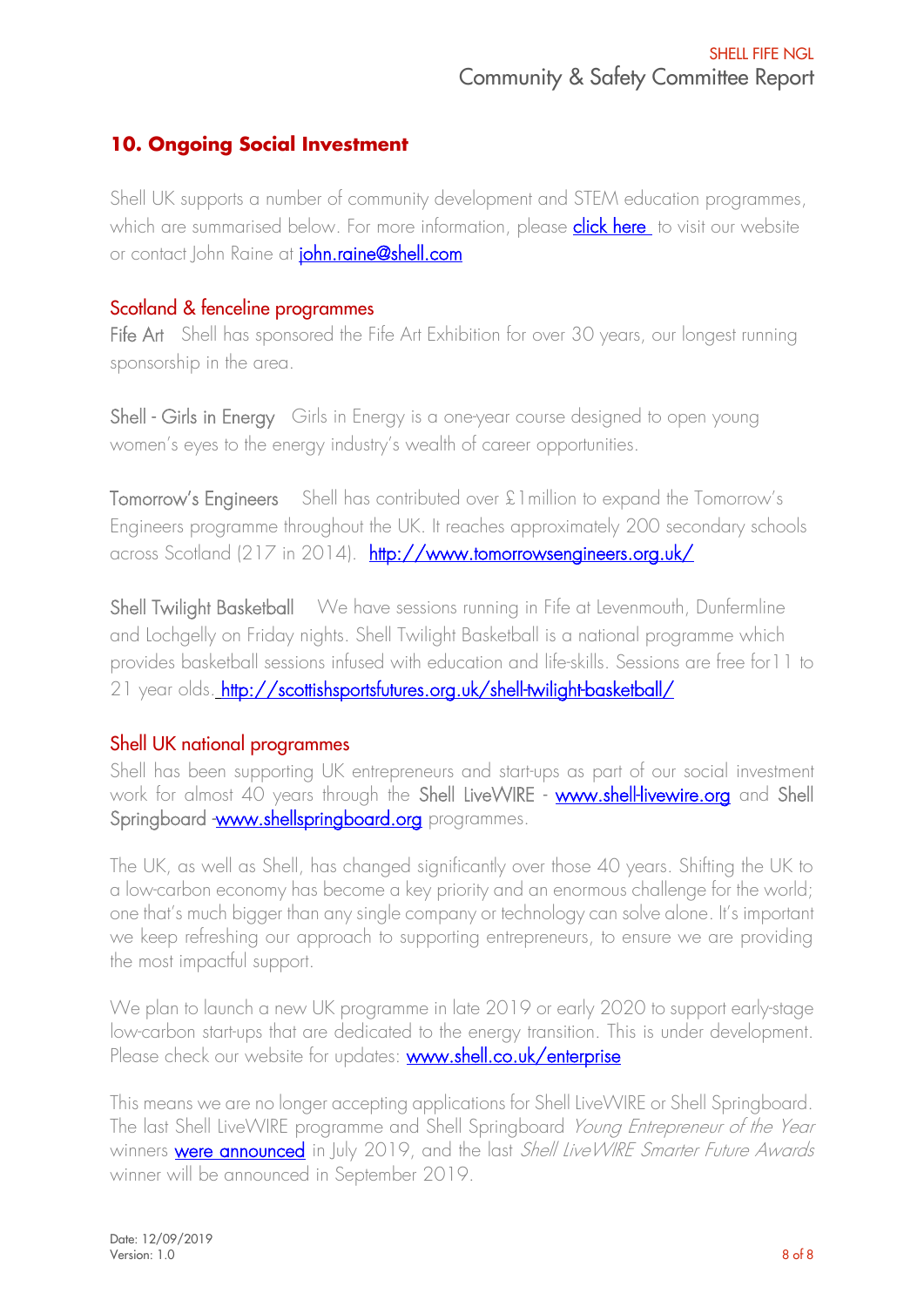

# **Mossmorran and Braefoot Bay Community Safety Committee**

## **Fife Ethylene Plant report covering the period 13 June 2019 – 12 September 2019**

# **Safety, Health and Environment (12.09.2019)**

- 25 years without a time losing injury to any personnel working onsite.
- 2.7 years since the last recordable injury.
- 144 days without an environmental incident resulting in a breach of consent limits smoky flare.
- 28 days since last flaring incident.

# **Site Visits**

- During the period since the last meeting we have welcomed, representatives from the local Communities to a meeting at FEP for discussion and a question and answer session on flaring, our operations, continued plant investment and economic contribution to Fife.
- We have also had meetings with the Peter Grant, MP for Glenrothes, Mark Ruskell, MSP, Councillor Darren Watt and representatives from NHS Fife to discuss to flaring, our operations, continued plant investment and economic contribution to Fife
- We attended the Hill of Beath Community Council meeting in July. This meeting allowed us the opportunity to have a direct Q&A with key elected representatives in our local community and allowed us to share directly key facts relating to plant operations. A further series of meetings with Cowdenbeath, Lochgelly, Lumphinnans, Cardenden and Auchtertool Community Councils is scheduled during 3Q19.
- Projects are underway to develop new public communication materials to help build understanding about plant operations, address misinformation and provide assurance through facts. These will be deployed via a range of channels to meet the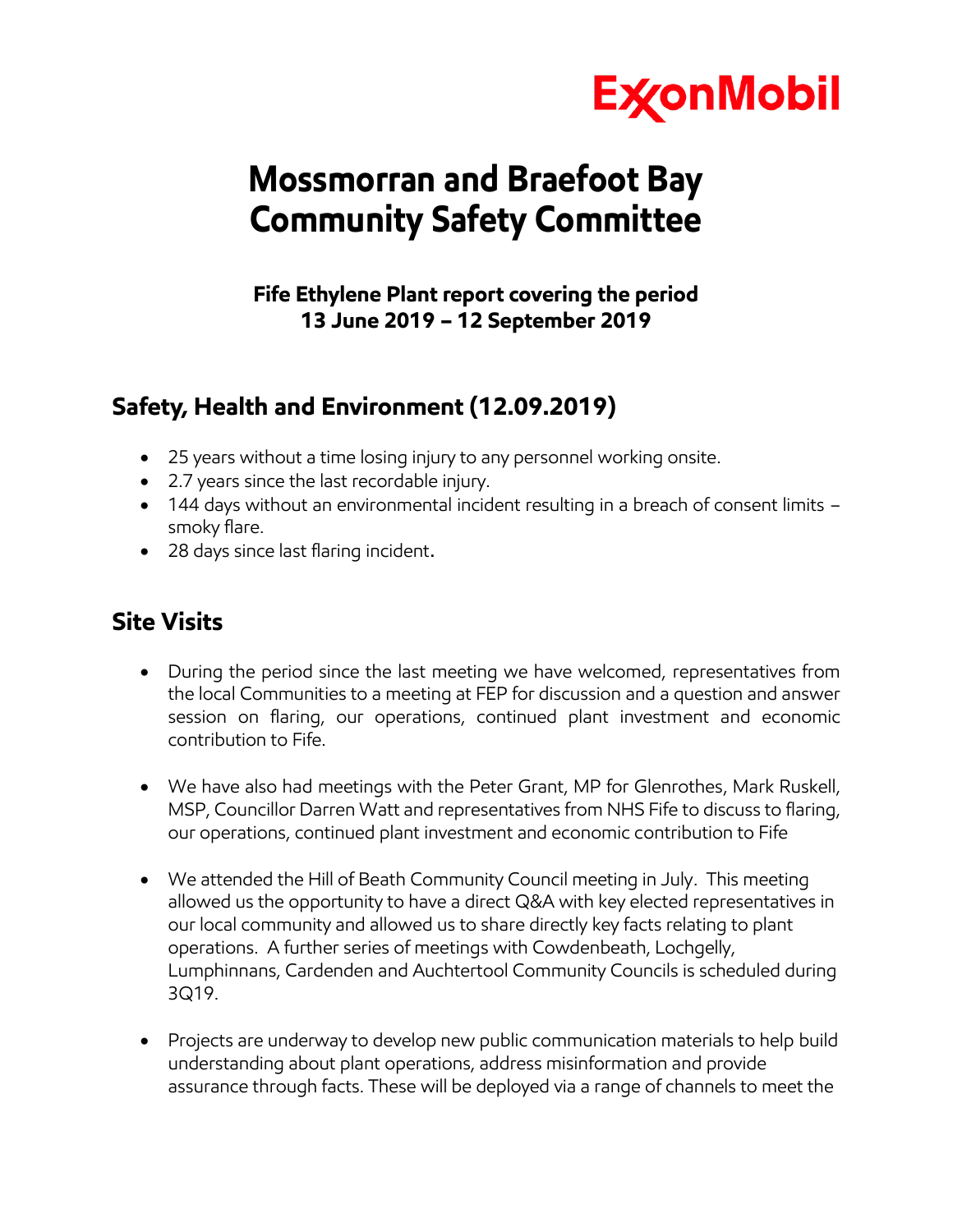

needs of the widest audience. Furthermore, we will again be extending invites to the local community to visit the plant and hear more about our operations – further underlining our transparency commitment to good relations

# **Corporate Hospitality**

There was no corporate hospitality during the reporting period.

# **Plant Operations – SEPA advisory reports**

## **June/July 2019**

- On Wednesday 26th June a potential issue was suspected on the acetylene converter outlet line. Further to comprehensive risk assessment the decision was taken on Saturday 29th June to implement a repair program to replace the section of pipe.
- On Sunday 30th June a community statement was issued advising of anticipated flaring. During preparation for the maintenance, significant effort was made to optimize the process plan with the intent to reduce the level of flaring. Optimisation occurred up to Thursday morning (4th July) when flaring began at 09:26 hours.
- The repair work occurred round the clock and was completed on Saturday 6th July. All flaring ceased at 14:35 hours on the Saturday and a statement was released to the community advising completion at 15:07 hours.
- FEP received no complaints to the site.

## **August 2019**

- On Monday 12th August at approximately 10pm, 'A' Boiler mechanically failed, significantly reducing site steam supply and causing a process upset. The process upset resulted in elevated flaring from 22:06 hours.
- On Tuesday 13th August at 00:17 hours a community statement was issued advising of the loss of steam generation, and plans to safely shut down plant operations. During preparation for the shutdown, significant effort was made to reduce the level of flaring including de-inventorying, increasing boiler load, taking furnaces out of operation and minimising feed.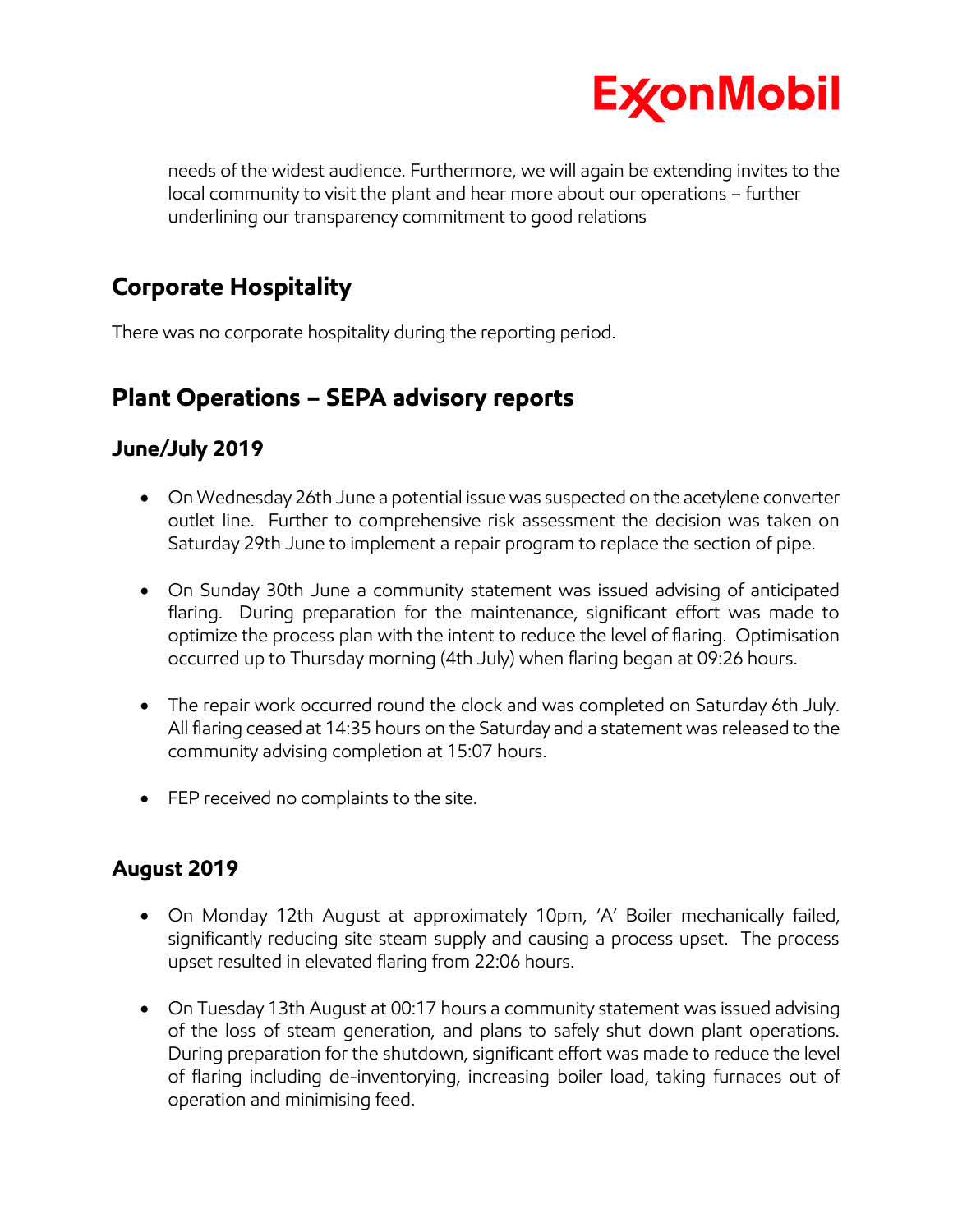

 On Wednesday 14th August 12:03 hours SEPA's advice and alignment was sought on FEP's proposal to pursue an accelerated shutdown timeline which would cease flaring in approximately 24 hours, versus a two-week shutdown process during which elevated flaring would continue to occur. SEPA responded at 22:20 agreeing that immediate shutdown would reduce consequent impacts on the local community. FEP was shut down at approximately 11am on Thursday 15th August.

FEP received 6 complaints to the site re the flaring in August

#### Analysis of complaints:

6 different people contacted the plant:

2 residents from Lochgelly complaining re noise 1 resident of Auchtertool complaining re dust. 1 approach via Customer Care seeking information on Air Quality Monitoring results. 1 resident from Cowdenbeath complaining re light pollution 1 email were not followed up because of abusive language.

 We have committed to issuing a series of Community updates throughout the period of this outage to provide the local communities with factual information about progress.

# **Contributions:**

• Small donations to the value of £3,450.

# **Contributions:**

**Employee Volunteering and School Governor awards for the**  $2^{nd}$  **round of awards in** 2019 will be advised in December.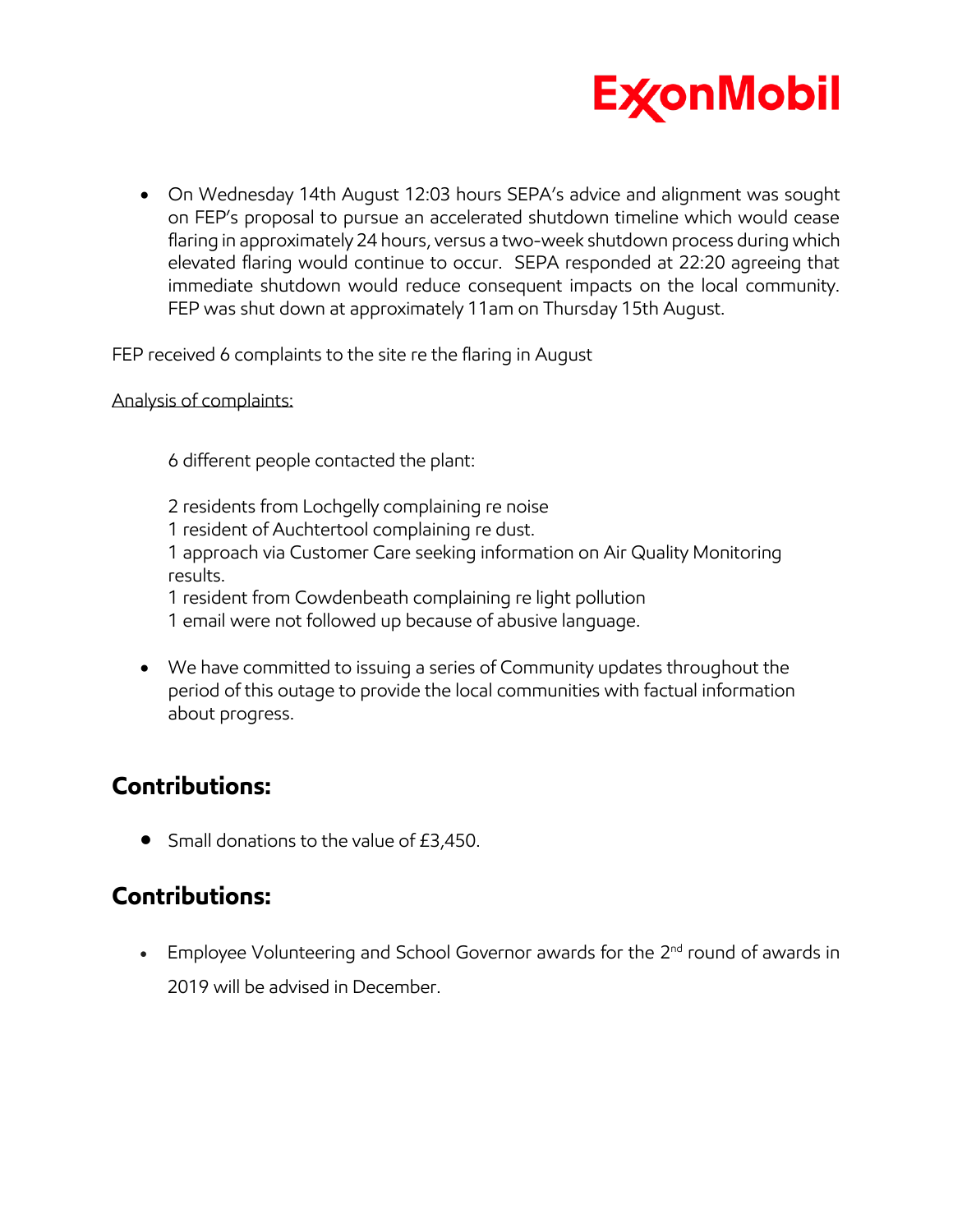

# **Other**

- In August we migrated all three of our final year apprentices to staff positions at FEP on completion of their Apprenticeships. We also had three new apprentices join our Apprenticeship Scheme and commence their training at Forth Valley College.
- In September 2019 we also have welcomed 4 new graduates to FEP, with 2 joining our Technical Department, 1 joining our Fixed Equipment team and the final joining our Applications team
- FEP will not be continuing with the distribution of tickets for the Senior Citizens Pantomime. In 2019 we will be supporting this transition for Cowdenbeath Community Theatre with a donation of £2,000.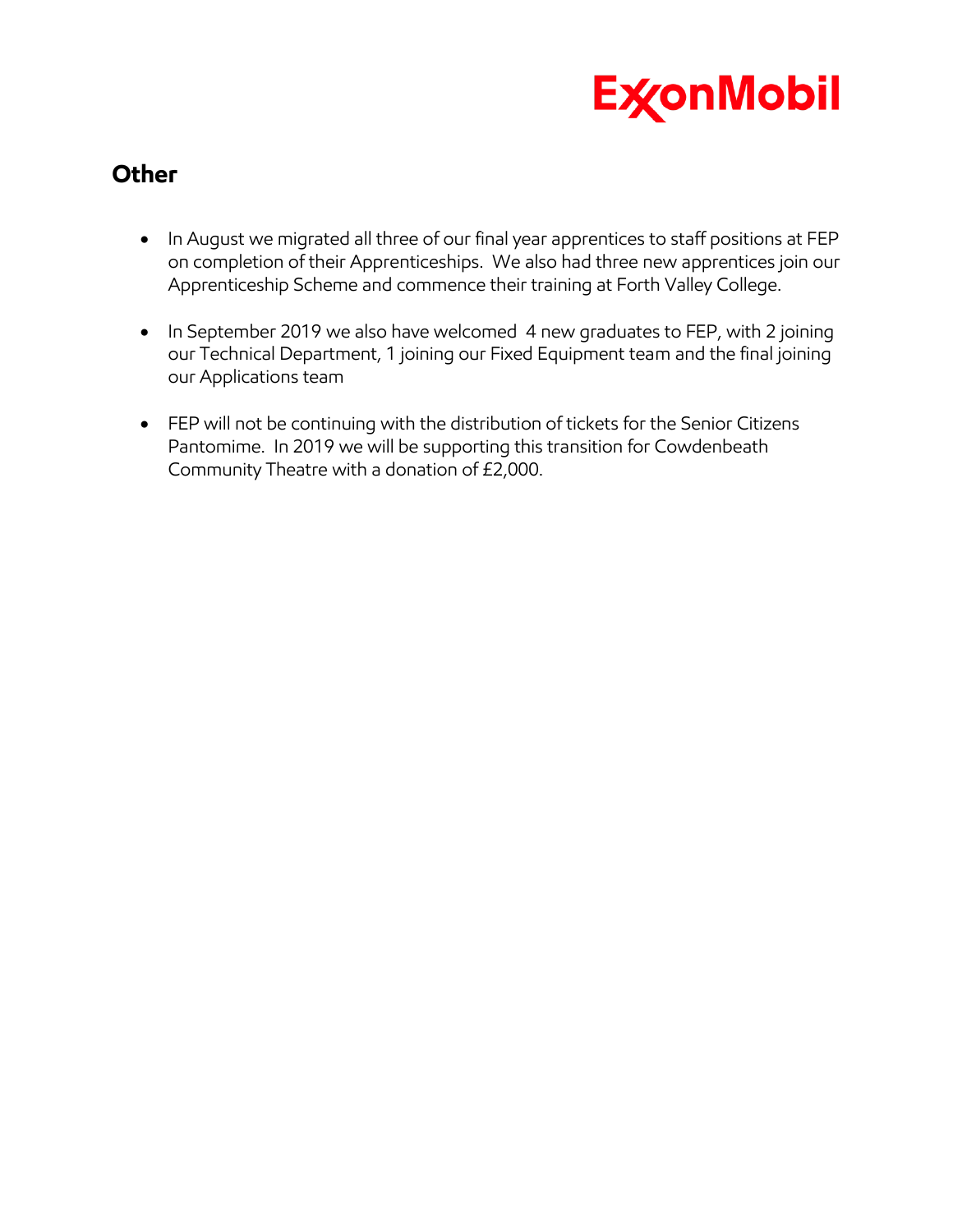

# Workforce (31.08.2019)

| • ExxonMobil Chemical | 203 |
|-----------------------|-----|
| • Apprentices         |     |
| • Base Contractors    | 186 |
|                       |     |

• Project Contractors 40

# **Small Grants and Donations:**

| Sick Children's Hospital - Edinburgh | £770   |
|--------------------------------------|--------|
| Guide Dogs for the Blind             | £680   |
| Cowdenbeath Community Theatre        | £2,000 |
|                                      |        |
|                                      |        |
|                                      |        |
|                                      |        |
|                                      |        |
| Total:                               | £3,450 |